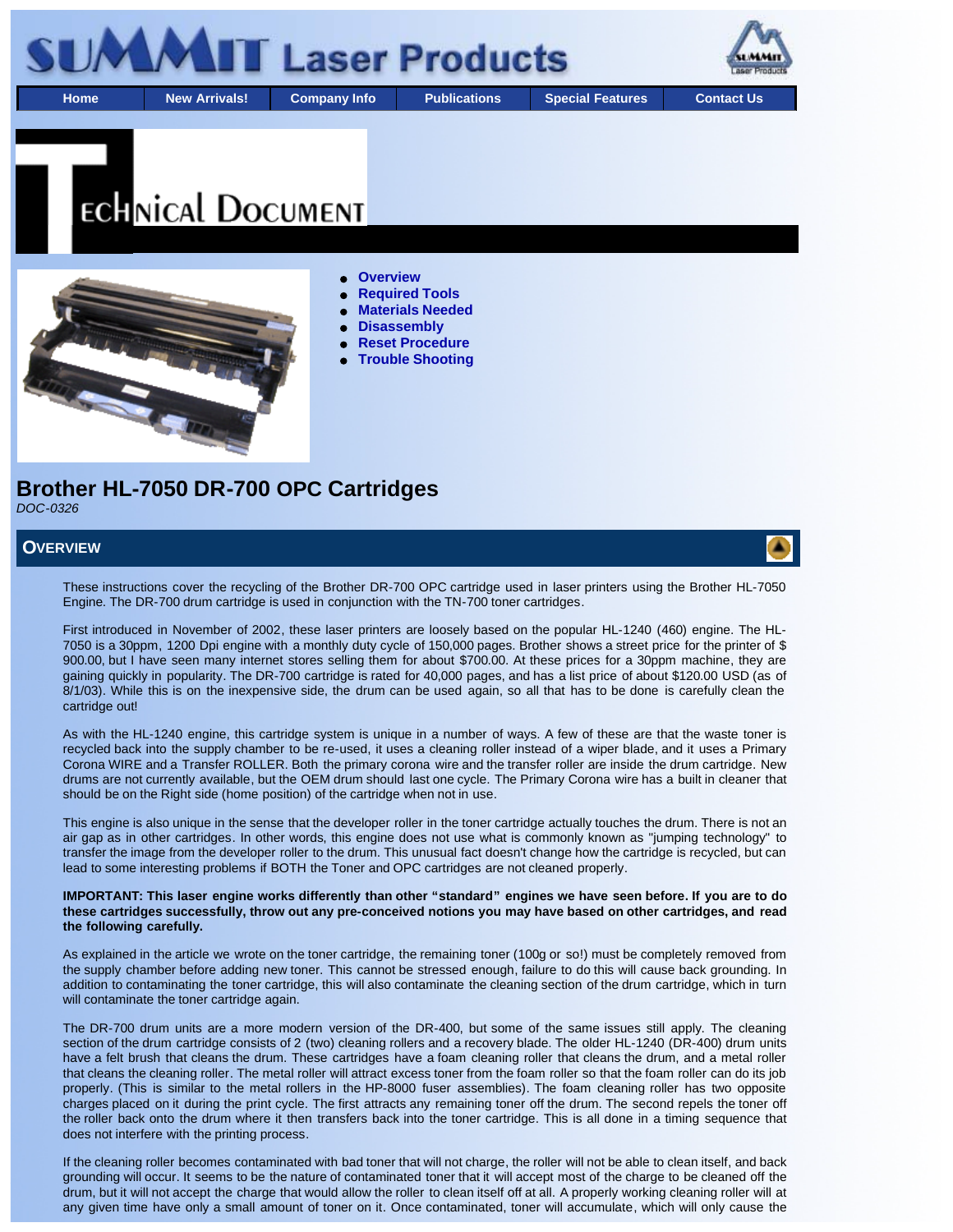problems to get worse. While the metal roller will attract some toner from the foam roller, it cannot handle the amount that contaminated toner will bring. The buildup from the metal roller will start to press the toner back into the foam roller causing back-grounding.

While this system is a little more forgiving than the older one, if the back-grounding is allowed to continue, the foam roller will become impacted with toner, and will be very difficult if not impossible to clean.

Since the developer roller actually contacts the drum, some toner is transferred back into the supply of the toner cartridge. Once you print with a bad toner cartridge, the drum unit will become contaminated. Even when you change out the toner with a good properly recycled or new OEM cartridge, the drum unit will transfer some of the bad toner back into the good toner cartridge, which will again cause back grounding. Both cartridges will be contaminated again.

The remaining 100g or so of "toner" in the toner cartridge is just below the bare minimum that can maintain the proper charge level. When the change toner light comes on, the toner will not charge up to the proper level and will cause the back grounding. As the toner cartridge reaches the end of its useful life, the printer senses the low charge level in the toner supply and will try to keep the charge level up. This constant charging keeps an almost "empty" cartridge from back grounding. Once the printer cannot get the remaining toner up to the minimum charge, the change toner light comes on. The cartridge at this point will still be printing properly. If you were to take that same cartridge out of the machine for a few days, and then put it back in the printer with out doing anything to it, the cartridge will shade. This will happen because the charge level that the printer was trying so hard to keep up has dissipated out and the materials left can no longer accept a proper charge.

#### **What does this all mean?**

- 1. Make sure that your cartridge techs thoroughly clean out the supply chamber of the toner cartridge.
- 2. In the event that they forget, and you have a shading cartridge. The toner must be completely cleaned out again. (Do not use the toner over!!) and NEW fresh toner MUST be installed.
- 3. The drum unit has to be taken apart and cleaned out with emphasis on the cleaning roller area. This is a very simple process but very necessary once contaminated.

### **REQUIRED TOOLS**

- OEM DR-700 drum in good shape.
- Cotton Swabs (CT-100)
- Isopropyl Alcohol (FR-8)
- DPP Drum Padding Powder

#### **MATERIALS NEEDED**

- Phillips head screw driver.
- Small Common screw driver
- Safety goggles and breathing mask.
- Vacuum approved for toner

#### **DISASSEMBLY**

- 1. Remove the top two screws See Figure 1
- 2. There are two tabs, one on each side of the cartridge. Press them in and lift up the top cover slightly. See Figure 2
- 3. Pry up the two tabs on the back side of the cartridge. See Figure 3
- 4. Carefully lift off the cover. It may be necessary to press the top tabs down again when lifting the cover. See Figure 4







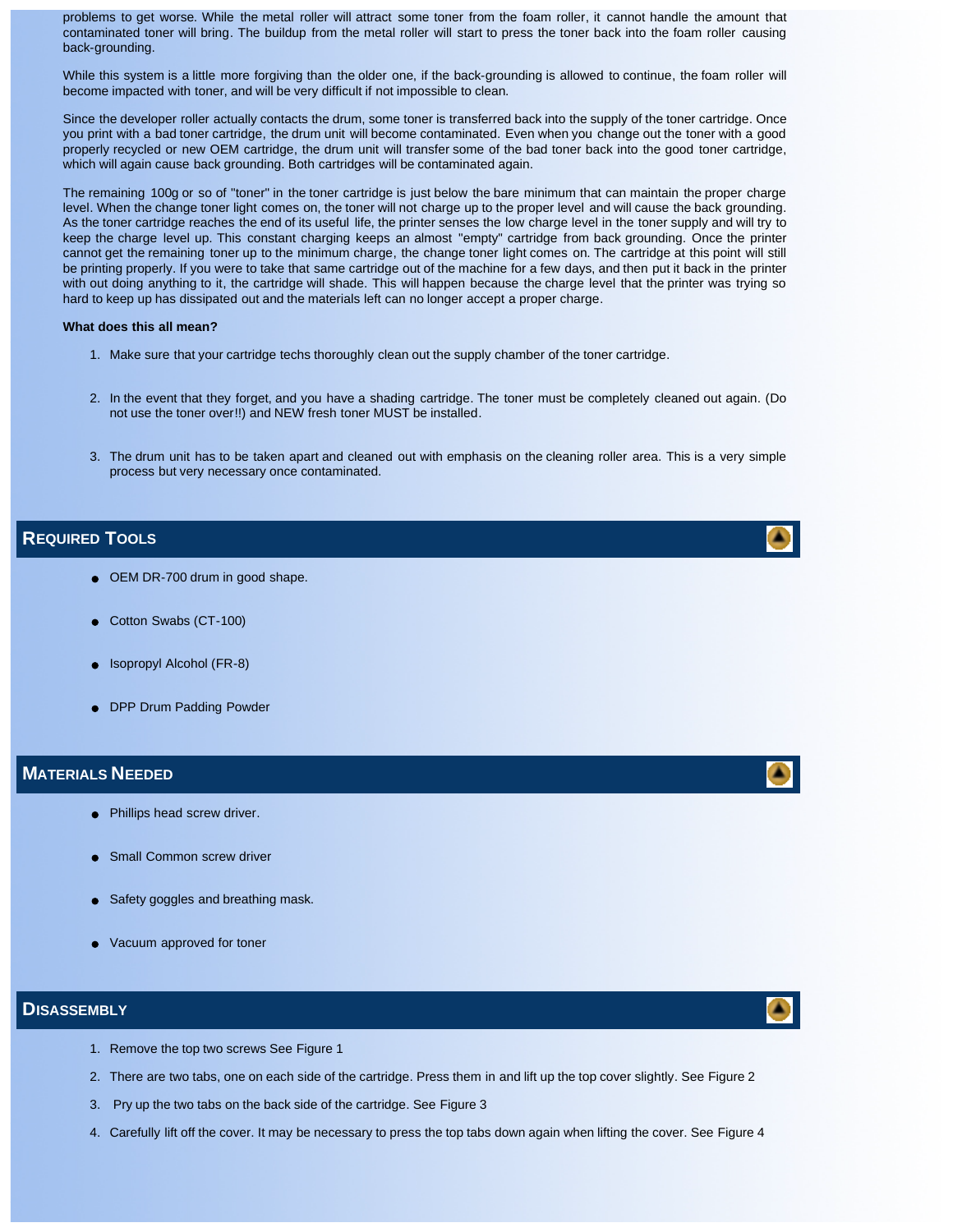



- 5. Remove the E-ring from the Non Gear side of the drum axle shaft. See Figure 5
- 6. Press the axle out about 1/4" from the cartridge. Remove the opposite E-ring. See Figure 6
- 7. Remove the drum axle from the Non Gear side of the drum. If you try to pull it out from the gear side, the shaft will jam up on the drum ground contact and damage the contact. See Figure 7
- 8. When the drum axle is removed, most likely the small drum bushing will come loose. Remove the bushing and place aside so it does not become lost. See Figure 8





**FIGURE 5 FIGURE 6**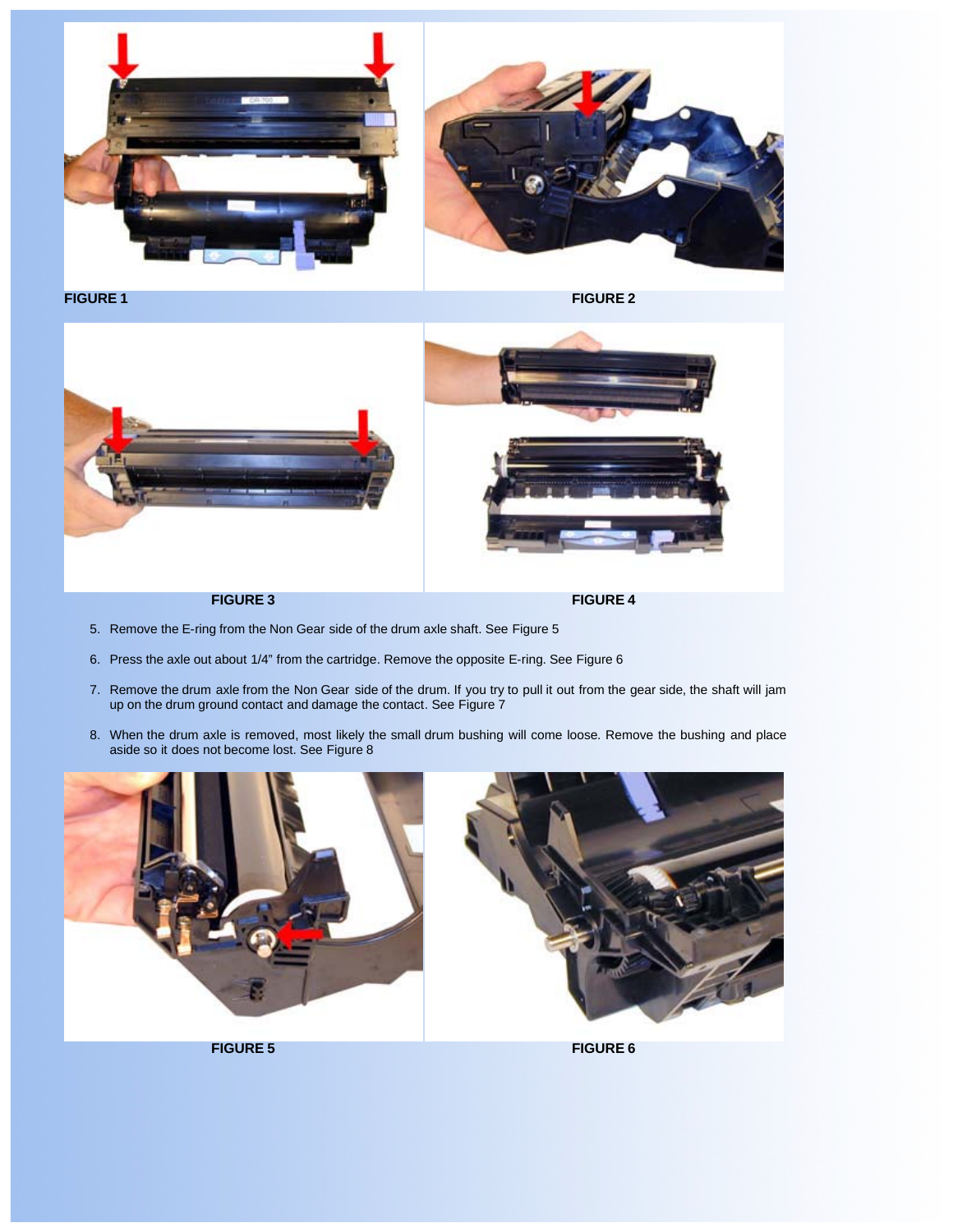

- 9. Carefully remove the drum. Note that the gear side actually has two gears. One attached, one not. The opposite side has a separate hub and spring. Do not loose these parts! See Figure's 9, 10, and 11
- 10. Carefully lift out the transfer Roller. The two U-shaped rollers will come out with the roller. Be very careful not to touch the roller with your skin. As with any transfer Roller, the oils naturally present in your skin will be absorbed by the roller and interfere with the transfer process, causing light print. See Figures 12 & 13





**FIGURE 11 FIGURE 12** 

- 11. Remove the small black spacer from the left side of the cartridge. This spacer presses against the shaft of the developer roller, and is easily lost. The cartridge will not function properly with out it. See Figure 14
- 12. With compressed air, blow off the Transfer roller. Unless you have a statically grounded vacuum, do not vacuum this roller.
- 13. Remove the two screws from the cleaning roller assembly, remove the assembly. See Figure 15
- 14. Vacuum or blow off the foam cleaning roller. Take care not to loose the two small black gears. They can come loose during cleaning. Make sure you remove any remaining toner from the pores of the foam. Be very careful not to damage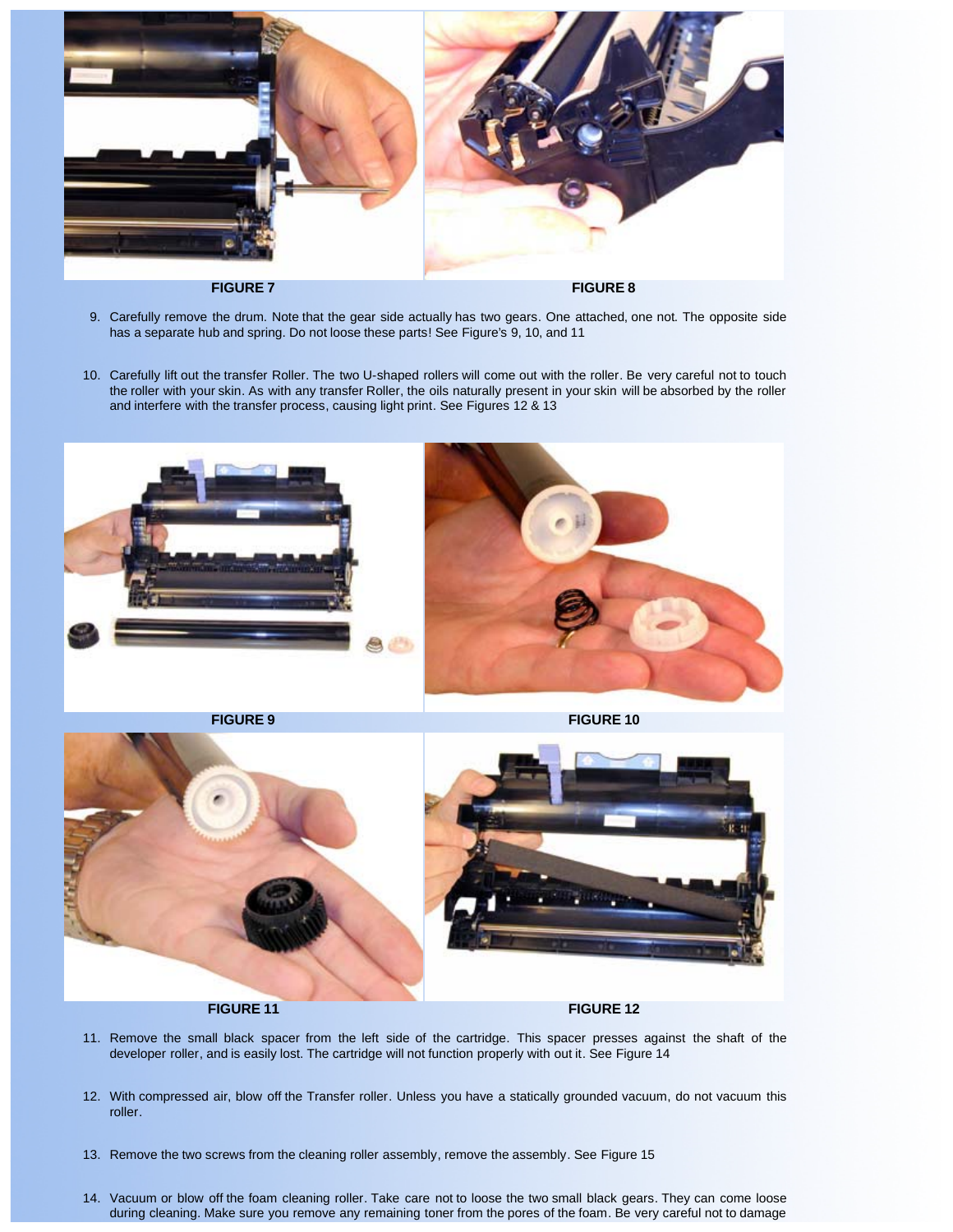the recovery blade located next to the cleaning roller. If there is any toner on the metal roller, scrape it off with a piece of hard plastic, until the roller is clean. Do not use any chemicals of any type on either roller. They will react with either the toner or the roller and ruin the cartridge. Vacuum any remaining toner from the rest of the assembly. The rollers can be removed from their housing, but we have found it not to be necessary. See Figures 16 & 17





- 15. Clean the primary corona wire and grid located in the top cover, with a cotton swab and alcohol. See Figure 18
- 16. Install the small black transfer roller spacer into its slot on the left side of the cartridge. See Figure 19
- 17. Remove the two U-shaped holders from the transfer roller, and install in their slots. See Figure 20

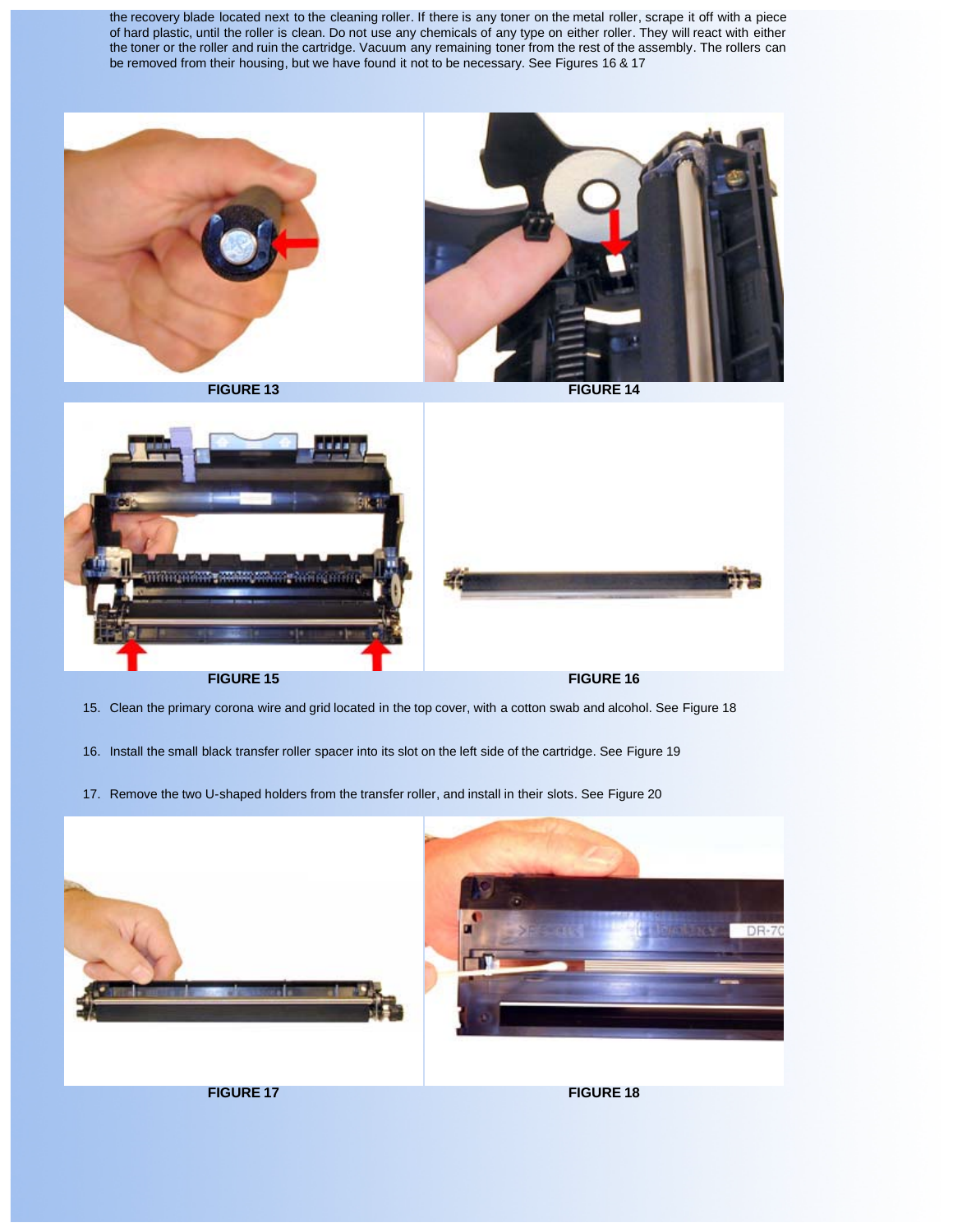

**FIGURE 19 FIGURE 20**

- 18. Being careful not to touch the transfer roller with your fingers, snap the roller into place. See Figure 21
- 19. Install the drum, gears and spring. See Figure 22
- 20. Install the drum axle gear side first and "E" ring on that side. See Figure 23
- 21. Install the small round drum bushing into its place on the non-gear side of the cartridge, Install the remaining E ring. It may be necessary to press the cartridge down on the drum axle in order to see the slot for the E ring on the axle shaft. See Figure 24



- 21. Install the cleaned cleaning roller assembly. Be careful not to damage the copper contacts when installing. See Figures 25 & 26
- 22. Replace the cover. Make sure the 4 tabs all snap into place. See Figure 27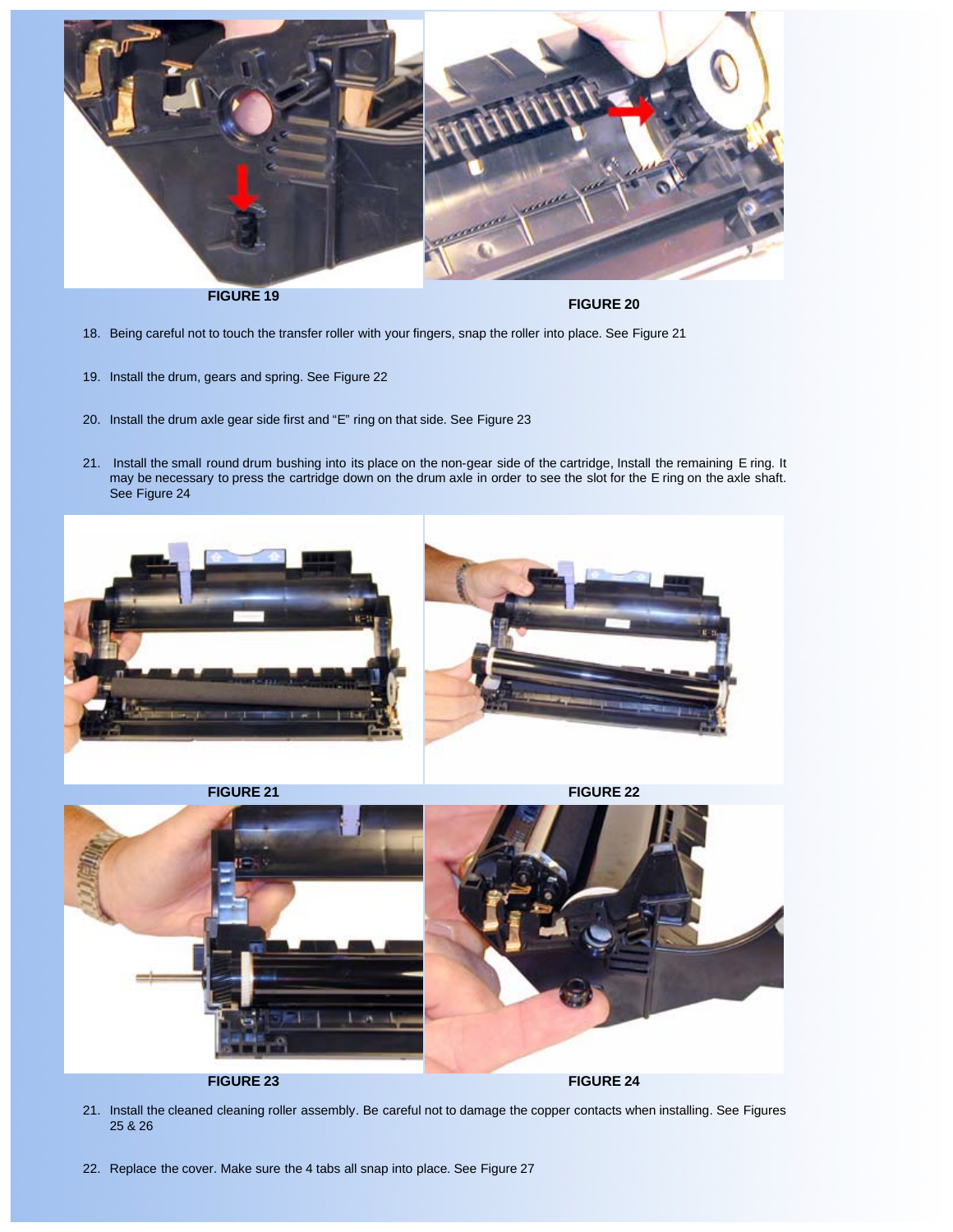



# **RESET PROCEDURE**

If the machine is saying to change the drum unit, do the following. If the drum unit was cleaned because of contamination, the reset is not necessary.

After replacing the drum unit, keep the front cover open and press "Go" for at least 4 seconds. Close the top cover. The counter is reset!

### **TROUBLESHOOTING**

**Back grounding**: (Gray Streaks) This is usually caused by contaminated toner. See the explanation at the beginning of this article for more information.

**Dark Black Vertical Streaks**: This is normally caused by either a dirty primary corona wire, or the blue corona wire cleaner is not in its "home" position on the right side of the cartridge.

**Light Print**: This can be caused by a missing small spacer for the transfer roller. Without this spacer, the roller shaft will not touch its contact properly. This can also be caused by a dirty or worn transfer roller. So far in our tests, the transfer roller should last at least 2 cycles.

**Solid Black Pages**: Bad drum ground contact. Probably from the drum axle shaft to the contact gear inside the drum.

**Perfectly straight thin black lines down the page**: Scratched drum.

**Black dots or marks** that repeat every **95mm:** Bad drum

**Black dots or marks** that repeat every **55mm:** Bad Developer roller

**Black dots or marks** that repeat every **53mm:** Bad foam cleaning roller